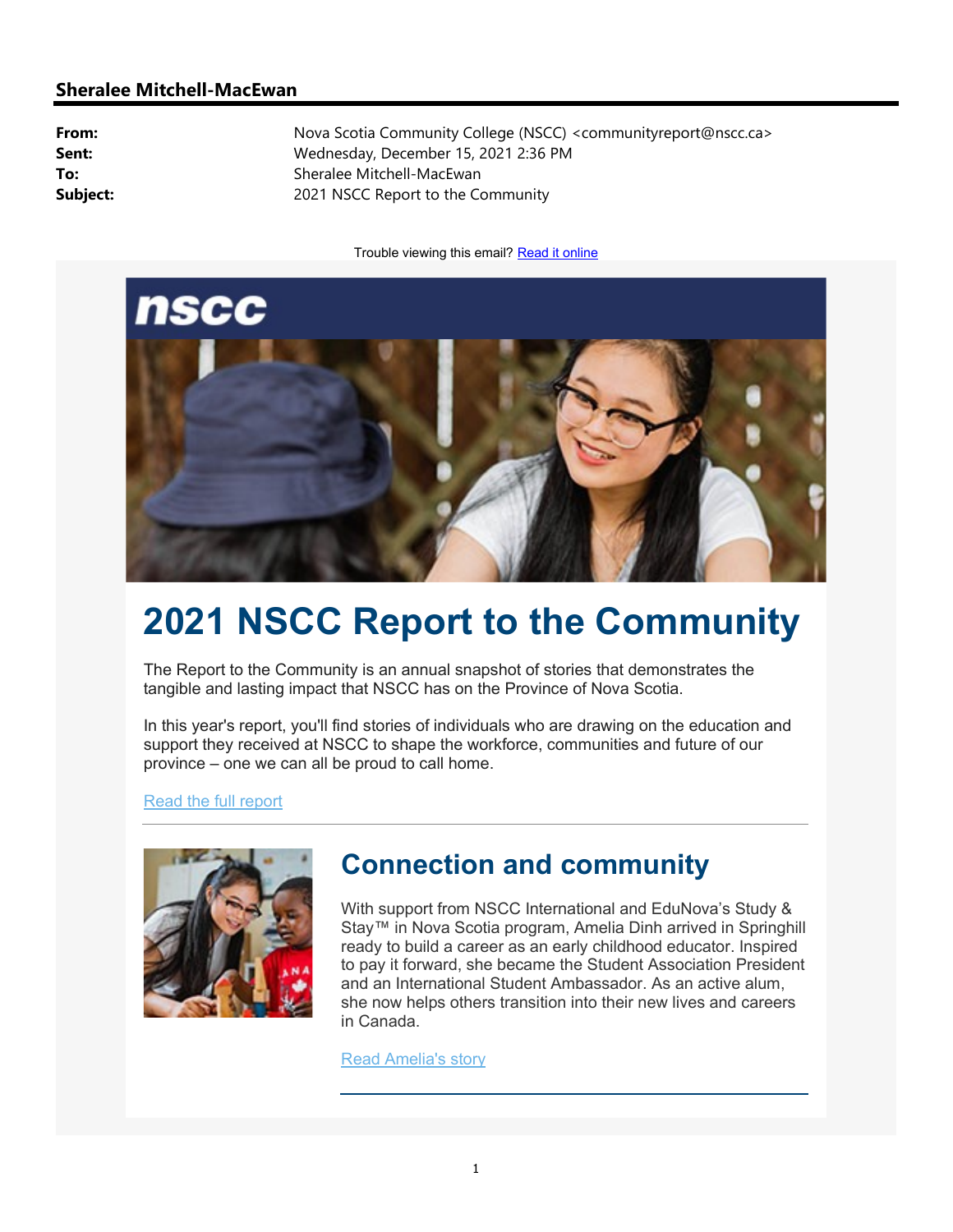

#### Back to nature

NSCC researcher Nathan Crowell is creating a 3D model of the proposed, seaside home for once-captive whales. By gathering data on the seafloor, tidal current velocities and flushing rates, he and the Applied Geomatics Research Group are helping the Whale Sanctuary Project answer complex questions about the future site of North America's first whale sanctuary.

Read Nathan's story



### Recipe for success

Chefs Mark Paterson and Krista LeTerte are building a culinary empire in Cape Breton. Each day, the award-winning talents and their team of 30+ create hundreds of thoughtfully curated, expertly prepared apps, entrees and desserts for clients in Sydney and beyond. Across their four lines of business, they're creating jobs and gaining a reputation for mouth-watering flavours and a deep respect for the foodservice sector.

Read Mark and Krista's story



# Wi'kipatmu'k Mi'kmawey

Riki Lee Christmas is the talented artist behind a new program launched at NSCC libraries during Mi'kmaq History Month. The spines of all Mi'kmaw and other first-voice, Indigenous books have been affixed with a label featuring Riki Lee's deeplysymbolic design. The change makes research easier and encourages reconciliation by celebrating Indigenous authors and content.

Read Riki Lee's story



# A life's purpose

At the age of 6, Vanity Thompson knew she wanted to become a nurse. While her life took a different path than expected, she discovered her dream was within reach when she enrolled in the African Canadian Transition Program. Today, Vanity is a Licensed Practical Nurse in the QEII's COVID-19 Unit, and one of the hundreds of frontline workers battling the pandemic to keep Nova Scotians safe.

Read Vanity's story